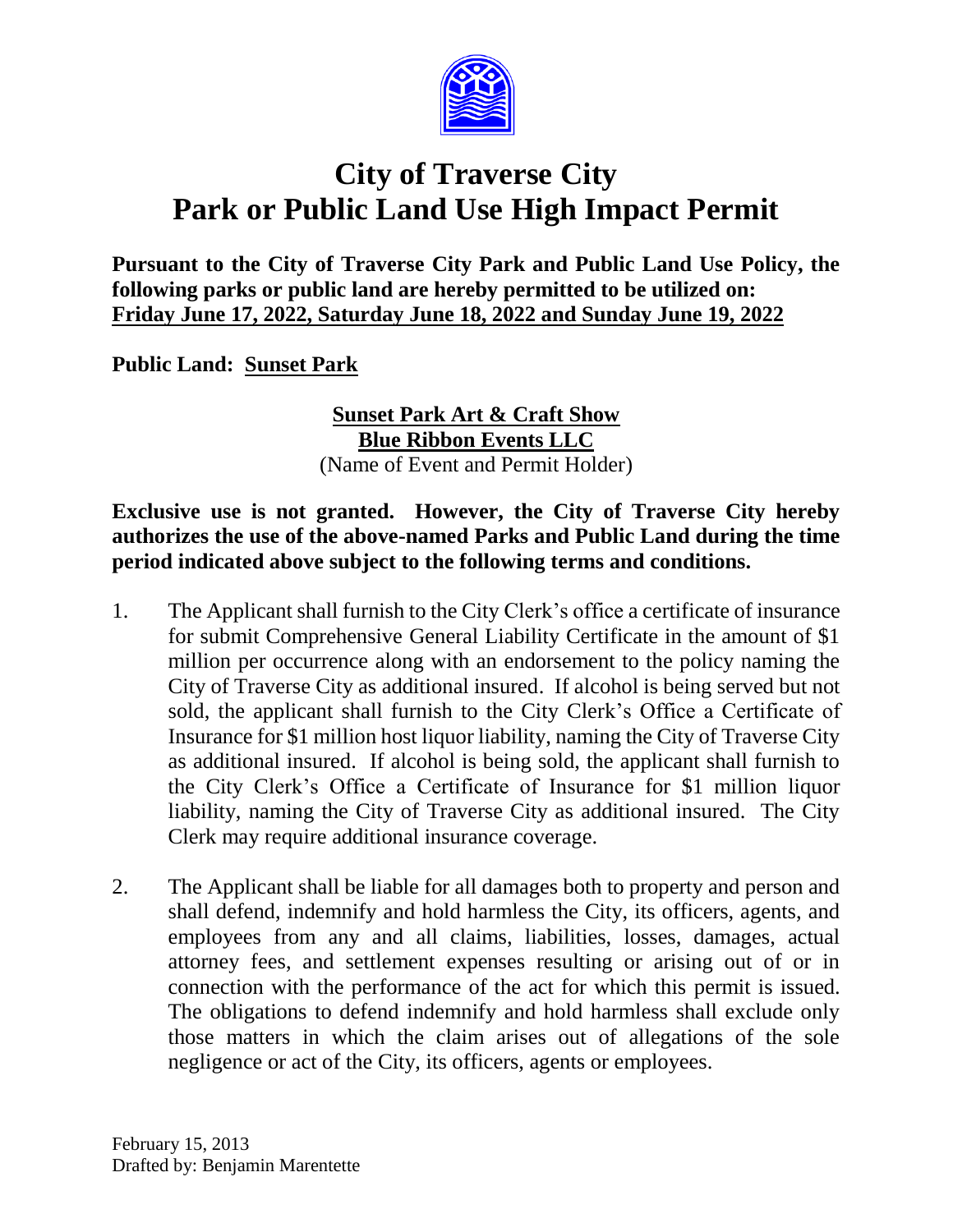- 3. The Applicant shall reimburse the City for expenses such as police, fire, streets, and others as agreed upon between the City and the applicant and will be billed accordingly.
- 4. The application is attached hereto and made a part of this permit. In the event that any term, clause or provision of this Permit conflicts with any term, clause or provision contained in any attachments hereto, this Permit's terms shall prevail.
- 5. The tent/canopy membrane material shall be non-combustible, flame resistant, or treated in an approved manner in accordance with the State Building Code. On-site inspection will be done by the Fire Marshal; it is the responsibility of the Permit Holder to arrange such inspection at least seven (7) days prior to the event.
- 6. The Applicant shall comply with all federal, state, county and city rules and regulations; nothing in this permit shall be construed to grant a waiver from any such regulations.
- 7. The Applicant is responsible for any cleanup following this event and any damage done to City property and will be billed accordingly.
- 8. If there is any staking done, the Applicant shall contact MISS DIG (1-800- 482-7171) and the City's Parks and Recreation Superintendent (231-922- 4910, extension 114) at least five (5) days prior to such staking.
- 9. The rights granted by this permit are revocable at the will of the City of Traverse City, and the Applicant waives any right to claim damages or compensation in the event that this permit is revoked.
- 10. This permit may not be transferred or assigned.

Attached:

 $\overline{\phantom{a}}$   $\overline{\phantom{a}}$  Application \_x\_\_Site Plan x Narrative

Date: May 10, 2022 Issued by

Benjamin Marentette

Permit prepared by: Sarah Lutz City Clerk

February 15, 2013 Drafted by: Benjamin Marentette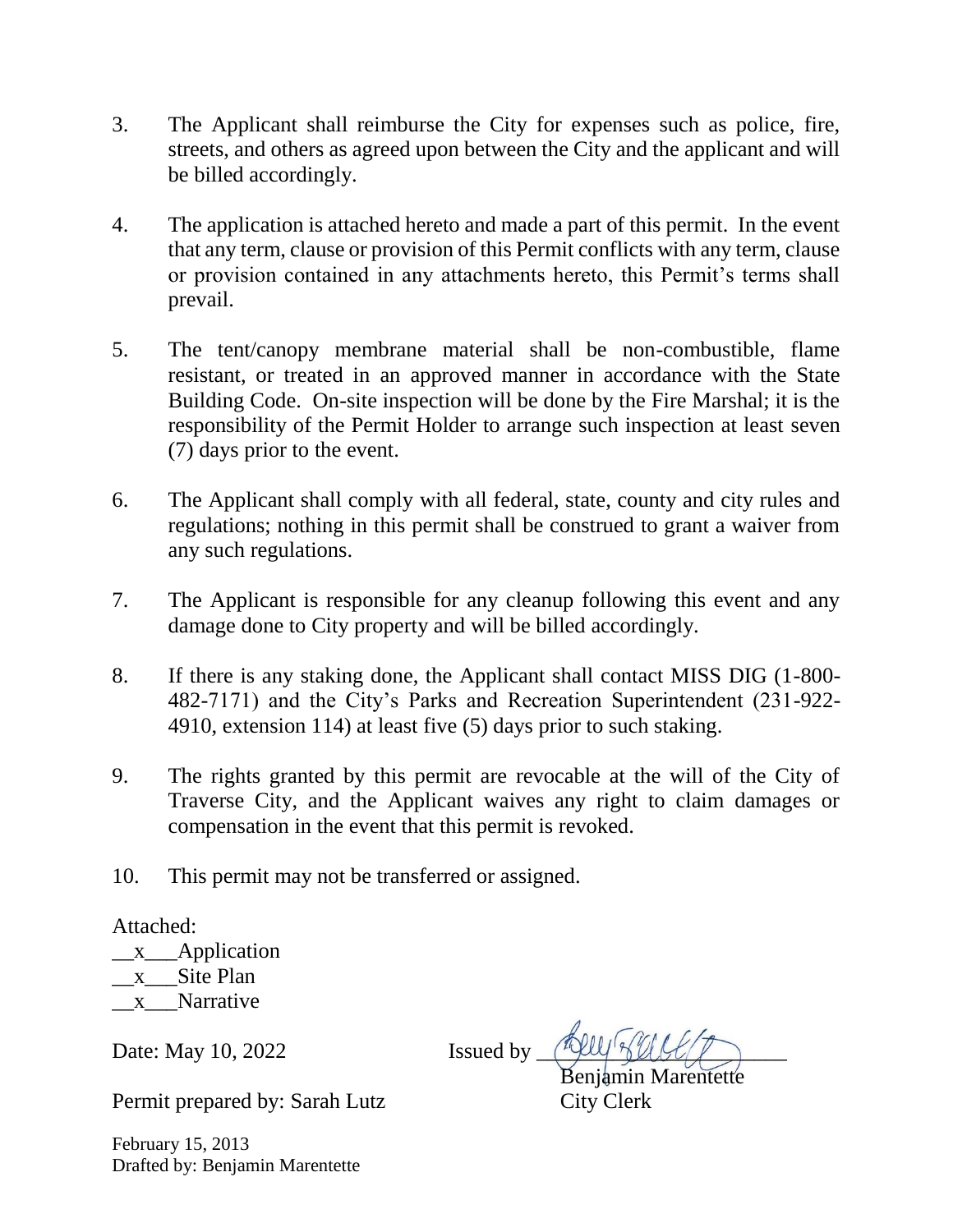# **City of Traverse City Application for High Impact Community Events** In Parks and Public Land, and/or City Streets



(For events in streets that are conducted for a residential purpose or where a street closure is not needed, a Non-Major Street Use Permit Application should be completed instead of this application)

Please submit 90 days prior to event (application must be submitted sooner for reservation requests – see Parks and Public Land Use Policy and Street Use Policy for Community Events).

| Title of Event: Sunset Park Art & Craft show                                                                                                                                                                                   |  |  |
|--------------------------------------------------------------------------------------------------------------------------------------------------------------------------------------------------------------------------------|--|--|
| General Nature of your Event <b>Art &amp; craft show</b>                                                                                                                                                                       |  |  |
| Name of For Profit Organization, if any: Blue Ribbon Events LLC                                                                                                                                                                |  |  |
| Name of Non-Profit Organization, if any (a non-profit organization is required for Street Use<br>applications): N/a                                                                                                            |  |  |
| Expected Number of Participants: 700                                                                                                                                                                                           |  |  |
| Authorized Representative (Applicant) Quel<br>$\sum$                                                                                                                                                                           |  |  |
| Business Address: Po Box 1162, Bellaire, Michigan 49615                                                                                                                                                                        |  |  |
| Email: Blueribboneventslc@gmail.com Phone Number: 231-350-8277                                                                                                                                                                 |  |  |
| Authorized Co-Representative (If applicable): ___________________________________                                                                                                                                              |  |  |
| Business Address: New York Contract on the Contract of the Contract of the Contract of the Contract of the Contract of the Contract of the Contract of the Contract of the Contract of the Contract of the Contract of the Con |  |  |
| Phone Number:                                                                                                                                                                                                                  |  |  |
| Additional Contact Person(s) during Event - name & phone: Danielle Lynch 231-350-8277                                                                                                                                          |  |  |

#### **Restriction regarding number of High Impact Events:**

Below are the major restrictions regarding the number of High Impact Events allowed in City Parks/Public Land according to city policy:

- High Impact Events are prohibited in all city parks on Memorial Day and Labor Day and the  $\bullet$ preceding Friday, Saturday and Sunday and on July 3, July 4 and July 5 of each year.
- For Clinch Park and the Open Space, other than the National Cherry Festival and Traverse City Film Festival, High Impact Events are prohibited in July.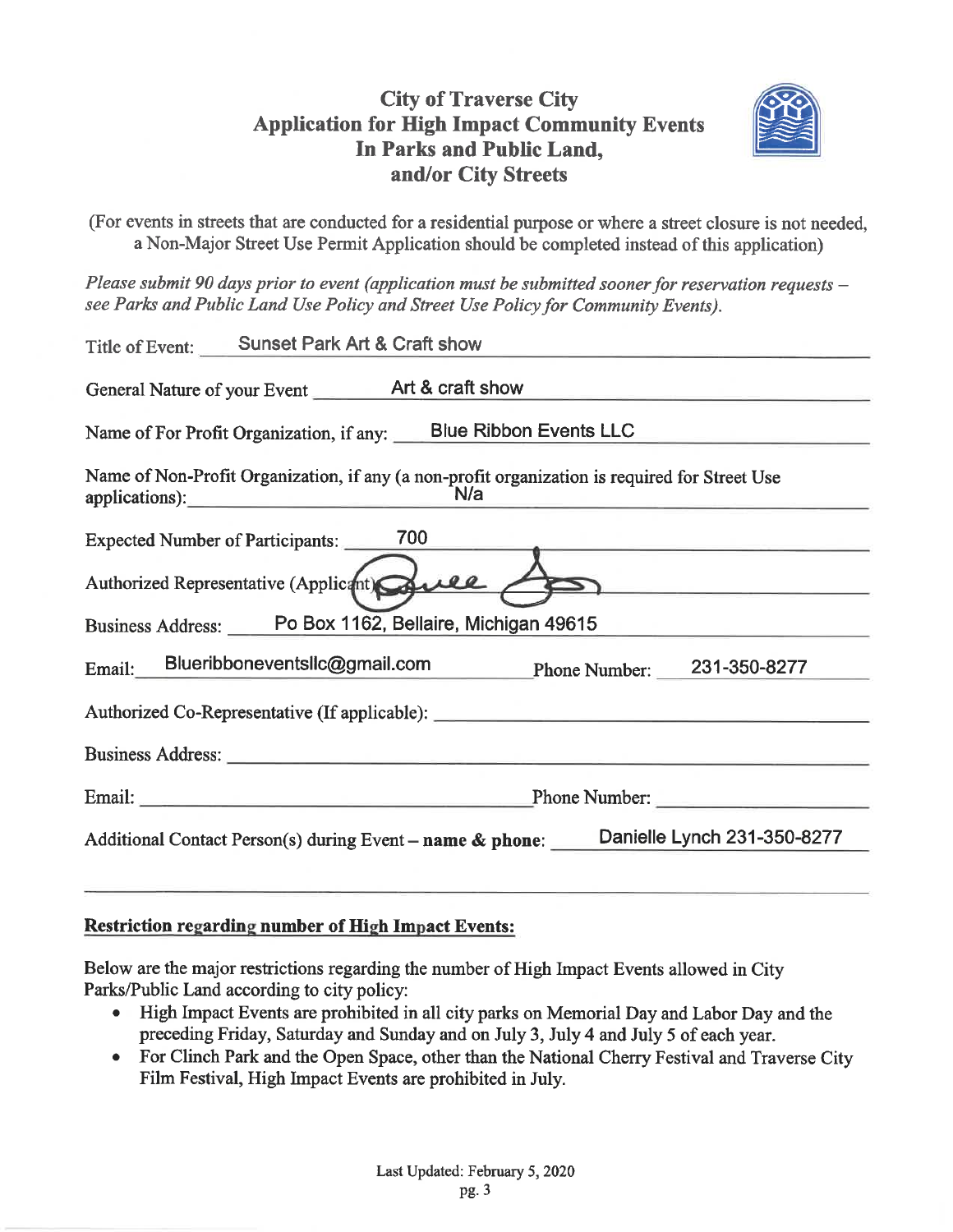| For Parks/Public Land (such as parking lots), excluding streets:                          |                              |  |
|-------------------------------------------------------------------------------------------|------------------------------|--|
| <b>Sunset Park</b><br>Name of Park(s) or Public Land(s) Requested:                        |                              |  |
| Official Date(s) and $Time(s)$ of Event:                                                  | June 18-19, 2022 10am to 5pn |  |
|                                                                                           |                              |  |
| Setup June 17, 2022 10am to 6pm<br>All Date(s) requested, including set up and tear down: |                              |  |
| June 18-19, 2022 open 10am to 5pm Saturday & Sunday                                       |                              |  |
| Event breakdown 5pm-8pm June 19, 2022.                                                    |                              |  |

| <b>For Streets:</b>                                                |  |  |
|--------------------------------------------------------------------|--|--|
| N/a<br>Street(s) section(s) requested to be closed:                |  |  |
|                                                                    |  |  |
| Official Date(s) and Time(s) of Event:                             |  |  |
| All Date(s) and Time(s) requested, including set up and tear down: |  |  |
|                                                                    |  |  |

- Will you be setting up significant infrastructure, such as tents, large structures, stages, or  $1<sub>x</sub>$ amusements? If setting up tents or large structures, the structure's material shall be noncombustible, flame resistant or treated in an approved manner in accordance with the Michigan Building Code. If a tent or structure has an area in excess of 200 square feet or a canopy is used that is in excess of 400 square feet, it may not be erected before first obtaining a permit from the Fire Marshal. You must contact the Fire Marshal to obtain information regarding a site plan that meets regulatory requirements as well as to schedule an on-site inspection, at least 7 days before your event.
	- $\Box$  Yes (List tent size here)  $\boxtimes$  No
- $2.$ Will you be staking or driving anything into the ground such as tents?
	- $\Box$  As of September 2019, for safety reasons, as a result in the procedures for marking underground utilities, the city prohibits driving anything into the ground within any city park (e.g. staking) until we have identified exactly where all underground utilities are located. (We hope to have this resolved in time for the 2020 events season)
	- $\boxtimes$  No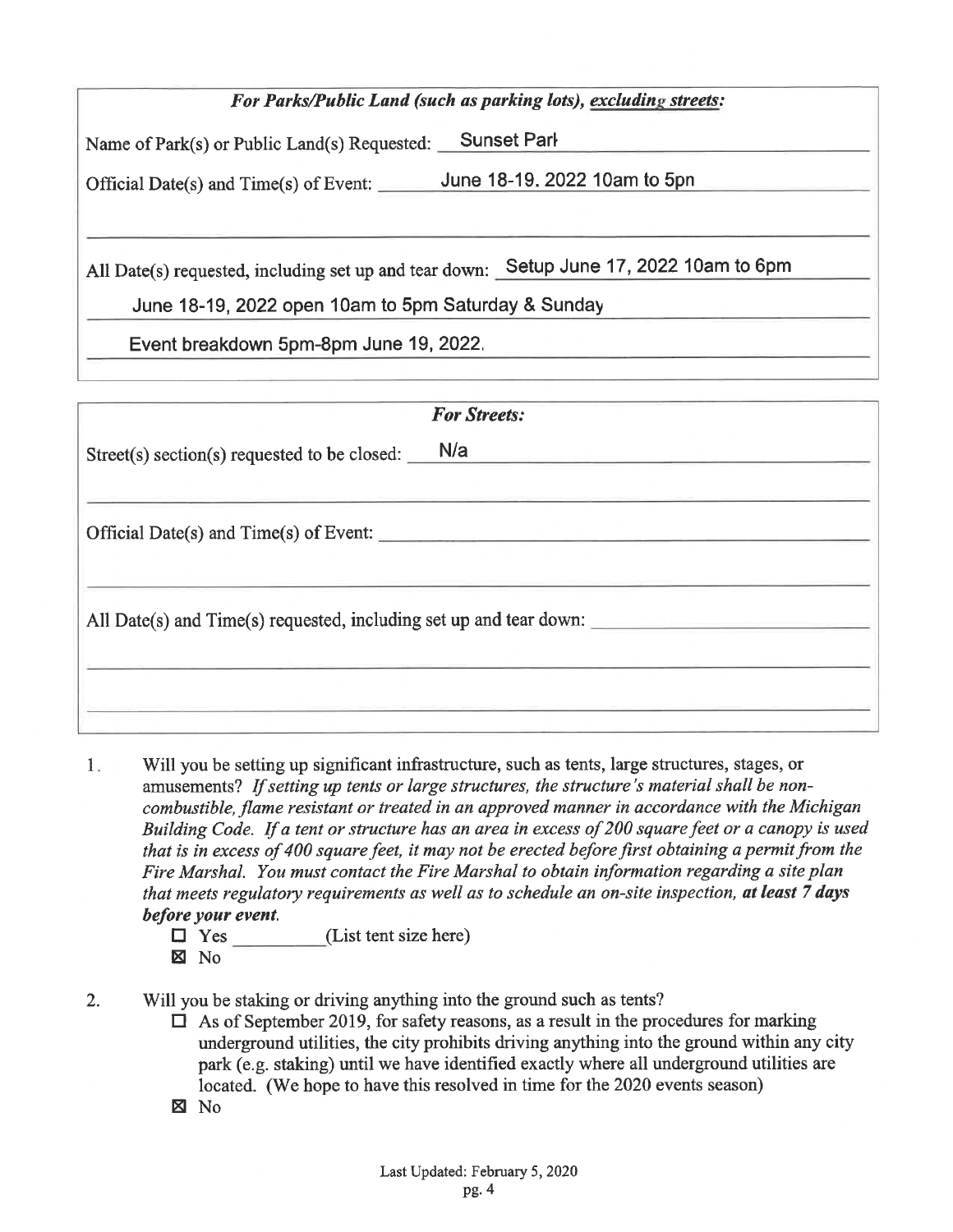- $3.$ Do you have any tents or other structures that need to be held down?
	- Yes If yes, recognizing that, as outlined in Question 2, staking in city parks is prohibited, how will you weigh down the tents or other structures (i.e. using sand bags or water weights)
	- $\square$  No We require 40 pound weight minimum per tent leg for total 160 pounds..
- $4.$ Are you setting up equipment such as tables, portable toilets, public address systems, chairs,  $etc.?$ 
	- **X** Yes
	- $\square$  No
- 5. Will there be any water events?
	- $\Box$  Yes, DNR Permits may need to be obtained; please contact the local DNR Office. X No
- 6. Are you using Flames/Fires/Pyrotechnics?
	- $\Box$  Yes, additional insurance may be required as well as a hold harmless waiver. Please contact the City Clerk's Office to obtain specific requirements in advance. You shall also contact the Fire Marshal to obtain information regarding regulatory requirements.  $\boxtimes$  No
- $7.$ Do you need electricity services?
	- ⊠ Yes, some parks do not offer electricity; please confirm with Parks and Recreation.
	- If available for coffee for vendors  $\square$  No
- 8. Will there be any entertainment or amplified music?
	- $\Box$  Yes, Compliance with the City's Noise Ordinance is required. For questions, please contact the Noise Control Officer.
	- $\boxtimes$  No
- $9<sub>z</sub>$ Will you be utilizing a generator?
	- T Yes, Contact Bruce Remai at Grand Traverse County Construction Code. 231-995-6047 or bremai@grandtraverse.org.
	- **X** No
- 10. Will you need to rent barricades from the City?
	- $\Box$  Yes, indicate quantity:  $P$  Please contact the Streets Division Superintendent to rent your barricades. All barricades must be picked up and returned to Streets Division at 625 Woodmere Avenue. Please indicate placement on the site plan.  $\boxtimes$  No
- 11. Will you be utilizing signs for your event?
	- $\boxtimes$  Yes, approval must be provided by Zoning Administrator.
	- $\square$  No
- 12. Will you be selling any merchandise/food/drink on sidewalk?
	- $\Box$  Yes, a Sidewalk Display of Merchandise Permit is required contact City Clerk's office
	- $\boxtimes$  No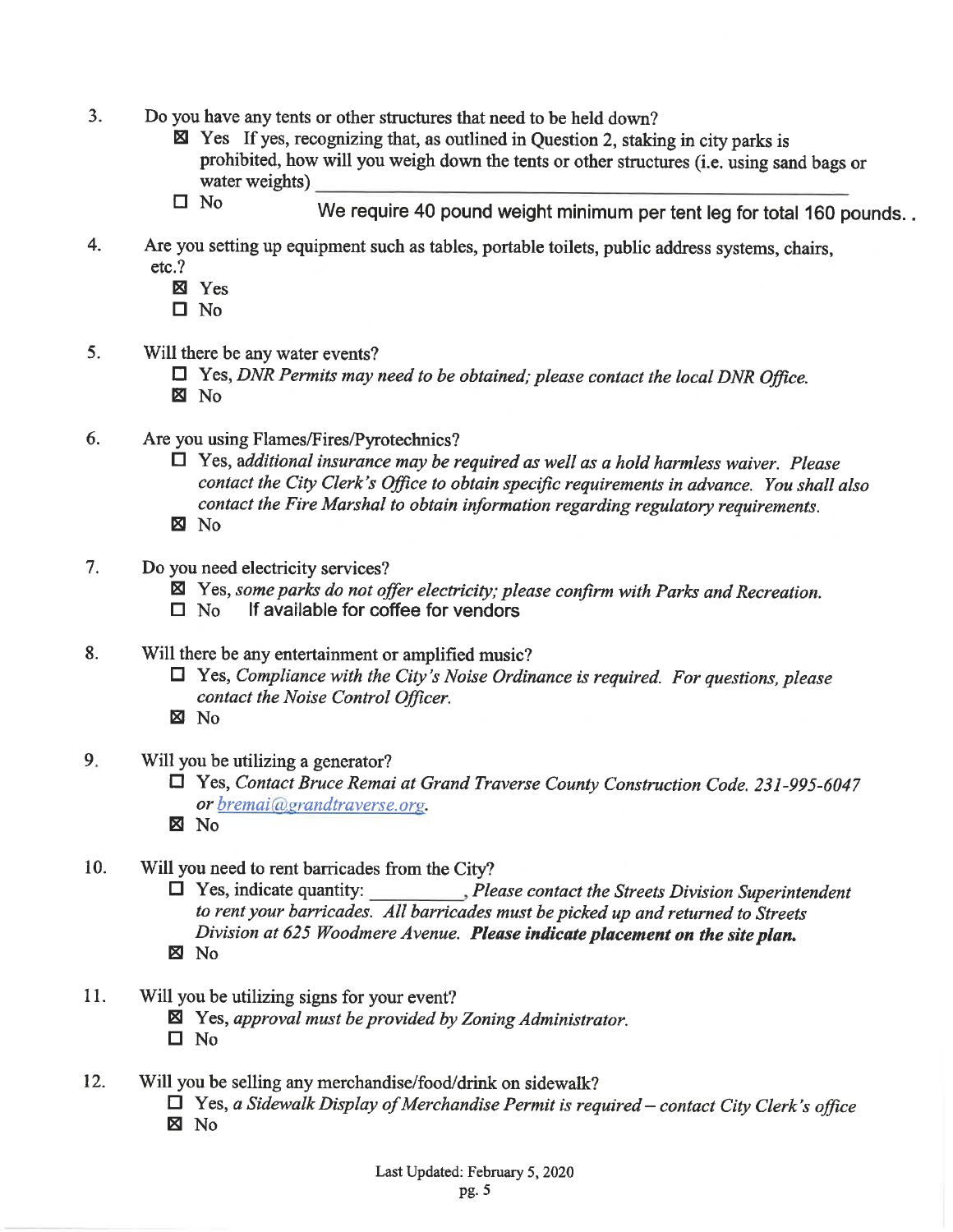- Will there be any food served, sold, or will there be Mobile Food Vendors? 13.
	- $\Box$  Yes, served, NOT sold. You may need a permit from the Grand Traverse County **Environmental Health Department Office.**
	- $\Box$  Yes, sold utilizing a Mobile Food Vendor. For Mobile Food Vendors a permit is required.\*Note: Mobile Food Vendors are not permitted in City Parks or on City property unless the City Park or Property is listed on the Map of City Property where Mobile Food Vending is Generally Allowed. Visit www.traversecitymi.gov/permits and form.asp to view this map.  $\n **N**$
- Are you closing street(s) within the boundaries of the Downtown Development 14. **Authority/Central Business District?** 
	- $\Box$  Yes, the city requires that you submit a petition of support; the City Clerk's Office will provide you with a database and instructions on what is required. This requirement does not apply to events which close the street for less than one hour or events conducted/sponsored by the Downtown Traverse City Association.
	- $\boxtimes$  No
- Will there be alcohol? Please note that some parks do not allow alcohol and that glass is not 15. permitted on beaches; See attached regulation summary.
	- $\Box$  Yes, served and/or sold.

 $\boxtimes$  No

Additionally, if the entity that will be serving the alcohol is different from the applicant, please provide the following information:

Contact person's name: Organization name: Organization mailing address: Note that the contract of the contract of the contract of the contract of the contract of the contract of the contract of the contract of the contract of the contract of the contract of the co Contact telephone number:

#### **Insurance Requirements for Alcohol:**

Alcohol being served and/or sold: a Certificate of Liquor Liability Insurance in the amount of \$1 million per occurrence, naming the City of Traverse City as additional insured is required. The certificate must list the following as certificate holder: City of Traverse City, c/o City Clerk, 400 Boardman Avenue, Traverse City, MI 49684.

- 16. Will you be providing shuttle bus services?
	- $\Box$  Yes, please contact Parking Administration to coordinate services and also describe pick up and drop off points in narrative. **図 No**
- Is this a free event to the public? \*Note: An event is not granted exclusive right to a City Park 17. and shall be open to the general public without charge. A participant fee may be charged – for example, a person may walk through a vendor showcase, but would be charged a fee to participate in activities associated with the vendors.
	- **区** Yes
	- $\Box$  No, please include an outline of ticketed events and prices in the narrative.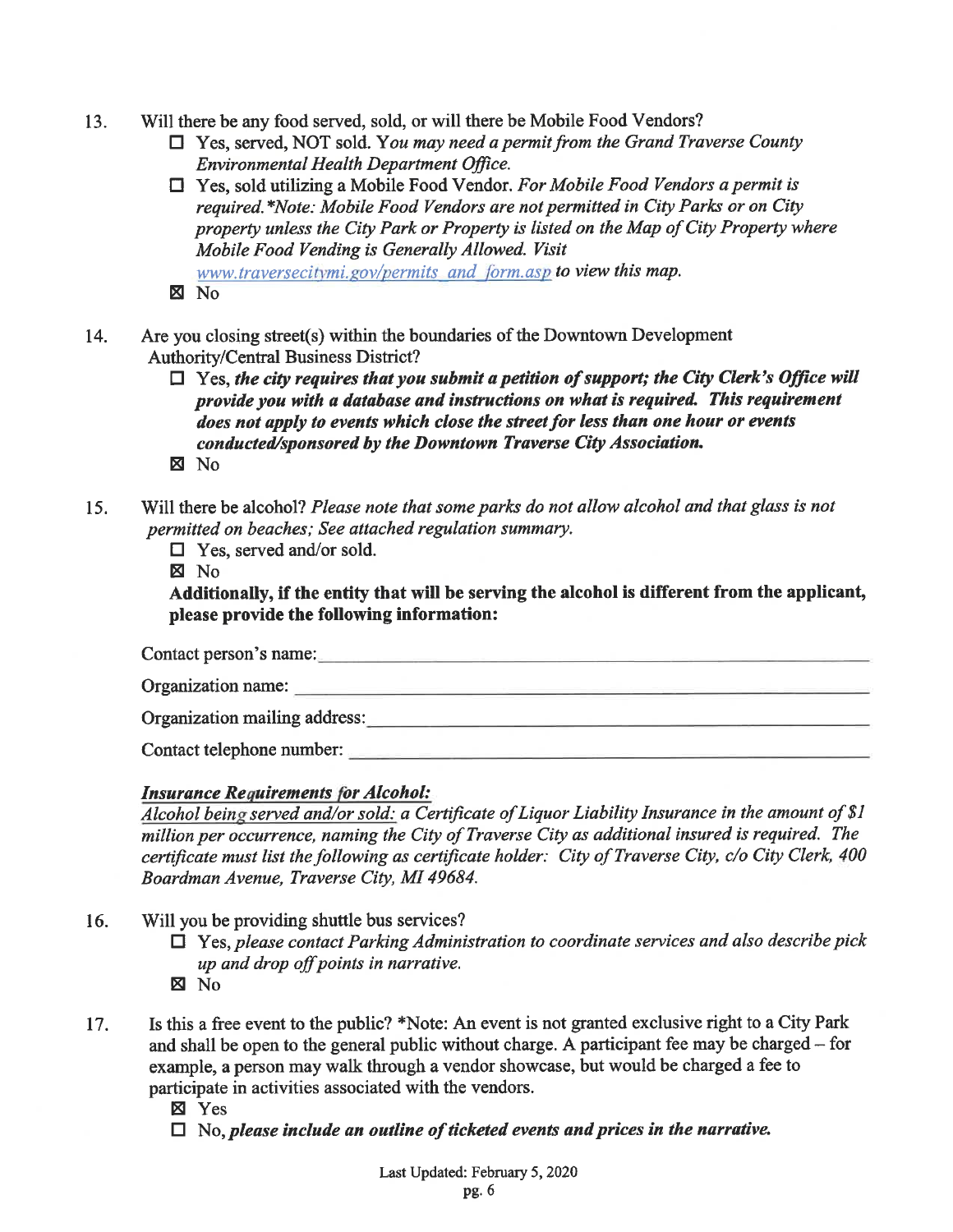- 18. If charging a fee for activities associated with your event within a park, do you acknowledge that the park cannot be completely closed to the general public?
	- $\boxtimes$  Yes
	- $\Box$  N/A
- 19. For Open Space Only: No High Impact Event in the Open Space may use more than two quadrants. Please refer to the attached map Open Space Ouadrant Lavout. Please indicate which quadrant(s) your event will be utilizing (maximum of 2):

| North | Y/N |
|-------|-----|
| South | Y/N |
| East  | Y/N |
| West  | Y/N |

- 20. A detailed narrative which fully describes all activities of your event is required. Did you attach the detailed narrative that fully describes all activities of your event?
	- **X** Yes
	- $\square$  No
- $21$ A site plan is required. Please attach a site plan depicting the location of all of the following, including any other relevant information:
	- $(A)$ Tents:
	- $(B)$ Table and Chairs:
	- Public Address system;  $(C)$
	- $(D)$ Stages;
	- Flames/fires/pyrotechnics;  $(E)$
	- Vending:  $(F)$
	- $(G)$ Barricades:
	- $(H)$ Police:
- Vehicle/Trailer Parking at event  $\langle I \rangle$  $site$  - include the purpose of the vehicles/trailers:
- Portable Toilets to the greatest  $(J)$ extent possible, they shall be located so that they cannot be seen by outside spectators;
- 22. Will you be closing any sections of streets?
	- $\Box$  Yes
	- $\boxtimes$  No

If yes, you will need to contact Fire Chief Jim Tuller at  $(231)$  922-4930 x 2, and Police Department Captain Keith Gillis at (231) 995-5170, and work with them to develop an acceptable barricade plan. Did you do so?

- $\Box$  Yes
- $\Box$  No
- Not Applicable

ALL HIGH IMPACT EVENT HOLDERS – Please read and adhere to the following requirements:

(a) With the exception of Low Impact Events where nothing is being set up in the park, the Applicant shall furnish to the City a certificate of insurance for Comprehensive General Liability in the amount of \$1 million per occurrence along with an endorsement to the policy naming the City of Traverse City as additional insured. If alcohol is being served or sold, the Applicant shall furnish to the City a certificate of insurance for liquor liability in the amount of \$1 million per occurrence policy, naming the City of Traverse City as additional insured. The City Clerk may require additional insurance coverage.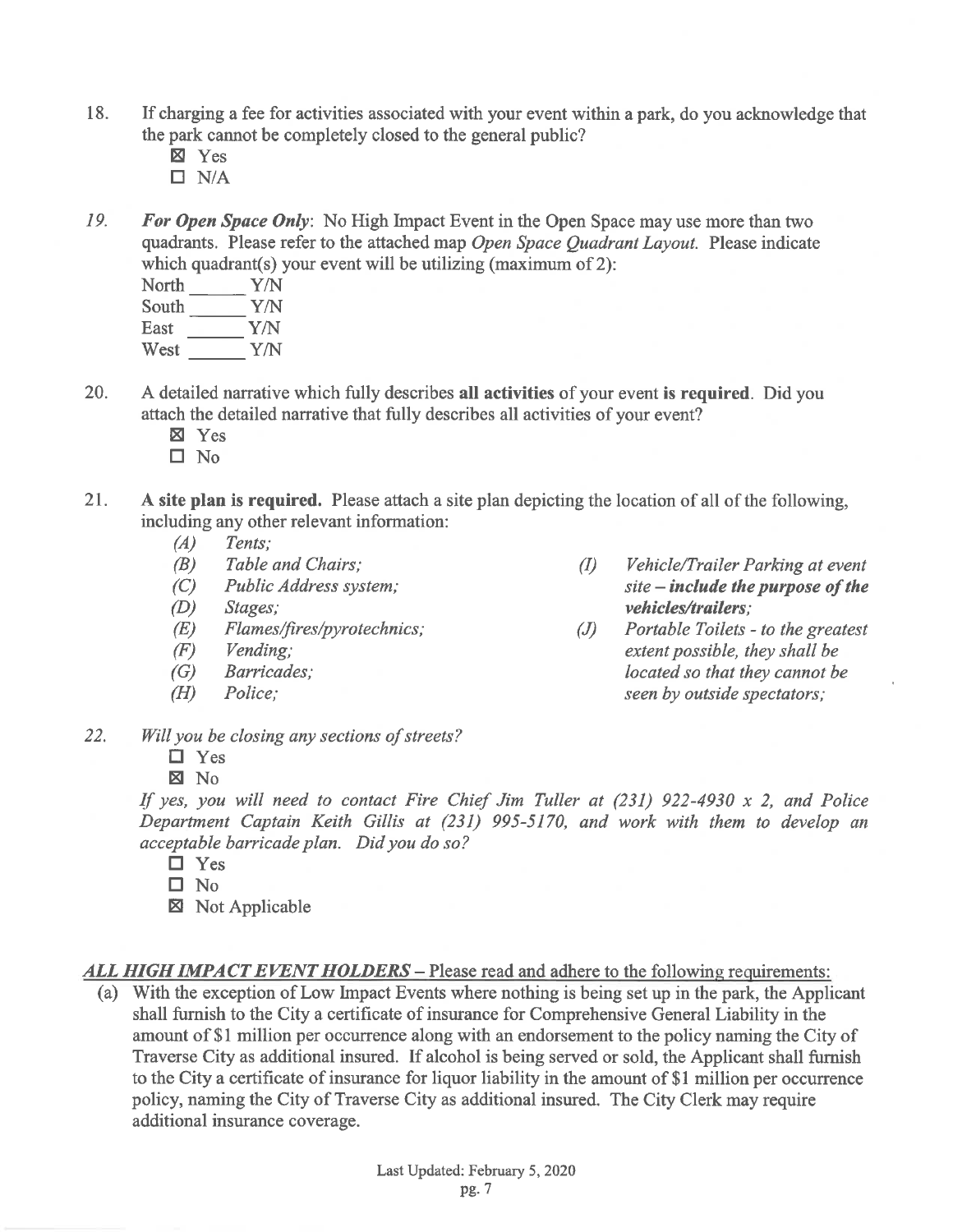- (b) The Applicant shall be liable for all damages both to property and person and shall defend, indemnify and hold harmless the City, its officers, agents, and employees from any and all claims, liabilities, losses, damages, actual attorney fees, and settlement expenses resulting or arising out of or in connection with the performance of the act for which this permit is issued. The obligations to defend indemnify and hold harmless shall exclude only those matters in which the claim arises out of allegations of the sole negligence or act of the City, its officers, agents or employees.
- (c) For winter events, the Applicant shall contact the Street Division Superintendent to address removal of snow
- (d) For Street Use Permits, at least two weeks before the event, the Applicant shall notify in writing all affected property owners and occupants along the route of the closure. The notice shall include the name of the event, a description of the event, time period, and the name and telephone number of a contact person.
- (e) The Applicant shall maintain a 20' wide center lane (10' on both sides of the center line) for emergency vehicles.
- The tent/canopy membrane material shall be non-combustible, flame resistant, or treated in an  $(f)$ approved manner in accordance with the Michigan Building Code. On-site inspection will be done by the Fire Marshal. The Applicant must contact the Fire Marshal at least 7 days before the event.
- (g) If displaying pyrotechnics, a unique site plan which meets regulatory requirements as well as an on-site inspection by the Fire Marshal is required.
- (h) For Street Use Permits, the Applicant shall provide watchmen and flagmen as may be necessary for the safety and convenience of the public and shall furnish all barricades, signs and lights necessary to protect the public and/or such additional barricades, signs and lights as required per part VI of the current Michigan Manual of Uniform Traffic Control Devices (MMUTCD).
- (i) The Applicant shall reimburse the City for expenses such as police, fire, streets, and others as agreed upon between the City and the applicant; the Applicant will be billed accordingly.
- The Applicant is responsible for any cleanup needed following the event and any damage done to  $(i)$ City property will be billed accordingly.
- (k) The rights granted by this permit are revocable at the will of the City of Traverse City, and the Applicant waives any right to claim damages or compensation in the event that this permit is revoked.
- (1) If issued, a permit may not be transferred or assigned.
- (m) Unless otherwise waived in writing by the City Clerk, the applicant shall not place anything on the sides of non-motorized pathways that would create less than a 2' clear zone on both sides.

The undersigned, declares and says he/she wishes to be permitted to perform the operation, service or act stated hereon and that the statements made above are true and correct to the best of his/her knowledge and belief, he/she will comply with all provisions of the ordinances and policies of the City of Traverse City (hereafter "City") relative to the operation, service or act for which the permit is requested, and agrees to hold the City free and harmless from all liability which may be imposed upon it, to reimburse the City for all expenses of litigation in connection with the defense of claims as such liability and claims may arise because of negligence in the performance of the work or act for which the permit was issued.

The undersigned acknowledges that the City may revoke a permit if the city determines information regarding the event was not accurately conveyed to the City on this application document or if the City's ordinances or policies are violated; and by signing, waives any claims of liability, financial or otherwise, against the City should a permit be revoked.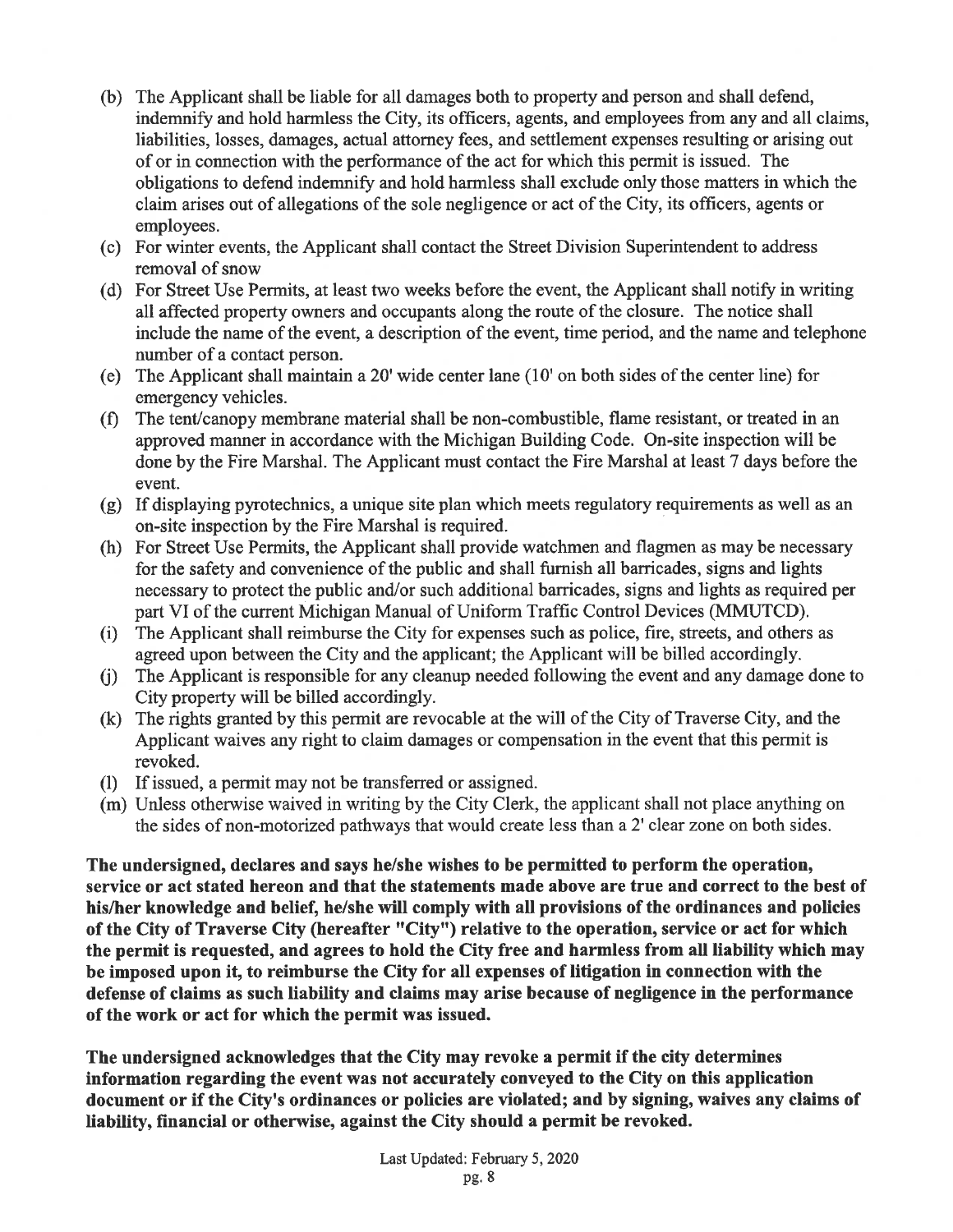The applicant acknowledges that the City may be required from time to time to release records in its possession. The applicant hereby gives permission to the City to release any records or materials received by the city from the applicant as it may be requested to do so as permitted by the Freedom of Information Act, MCL 15.231 et seq.

10/21/22 Date:

**Authorized Applicant Representative:** 

Danielle Lynch (Please print) e e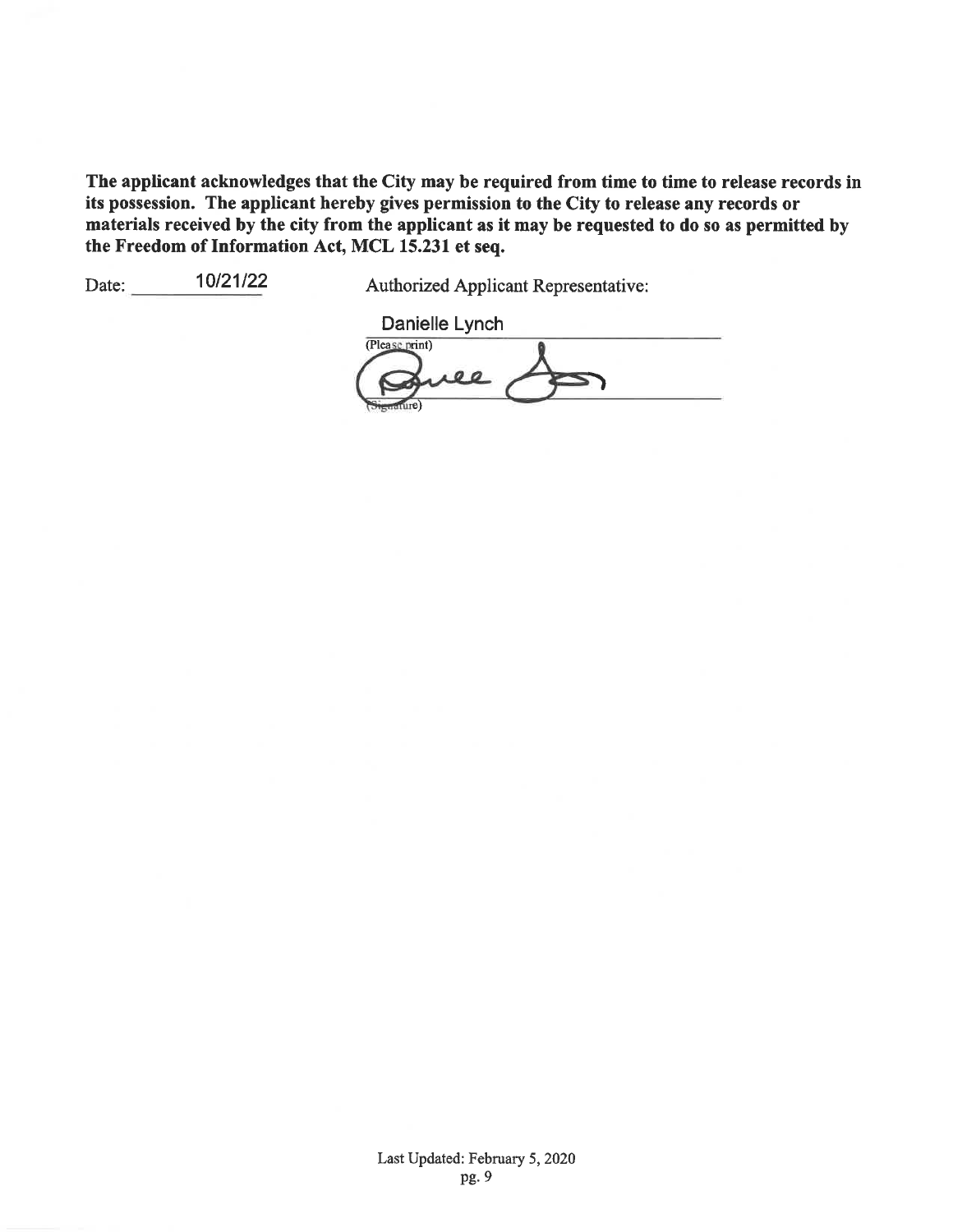Office of the City Clerk

**GOVERNMENTAL CENTER** 400 Boardman Avenue Traverse City, MI 49684  $(231)$  922-4480 tcclerk@traversecitymi.gov



# City Parks - Summary of regulations regarding the use of alcohol and *tobacco*

# The following are the regulations regarding alcohol in City parks:

- Beer and wine are the *only* alcoholic beverages allowed in City Parks with the following exceptions:
	- o Beer and wine are not allowed in American Legion Park, Clinch Park Beach, F&M Park, Hannah Park, Hickory Hills, The Jay Smith Walkway and Lay Park
	- During the week of the National Cherry Festival, beer and wine are prohibited in the Open Space except for the National Cherry Festival Beverage Pavilion and the National **Cherry Festival Wine Tasting Event**
	- o During the week of Traverse City Film Festival, beer and wine are prohibited in the Open Space
- Glass containers of any kind, regardless of contents, are prohibited within any water area or land area used as a swimming or bathing beach area

### The following are regulations regarding the use of tobacco products in City parks:

The use of all tobacco products, including the use of e-cigarettes, is prohibited in all City Parks, including beach areas owned or operated by the City, park buildings and structures, and within 15 feet of any playground area.

K:\tcclerk\publications\_notes\smoking and alcohol in parks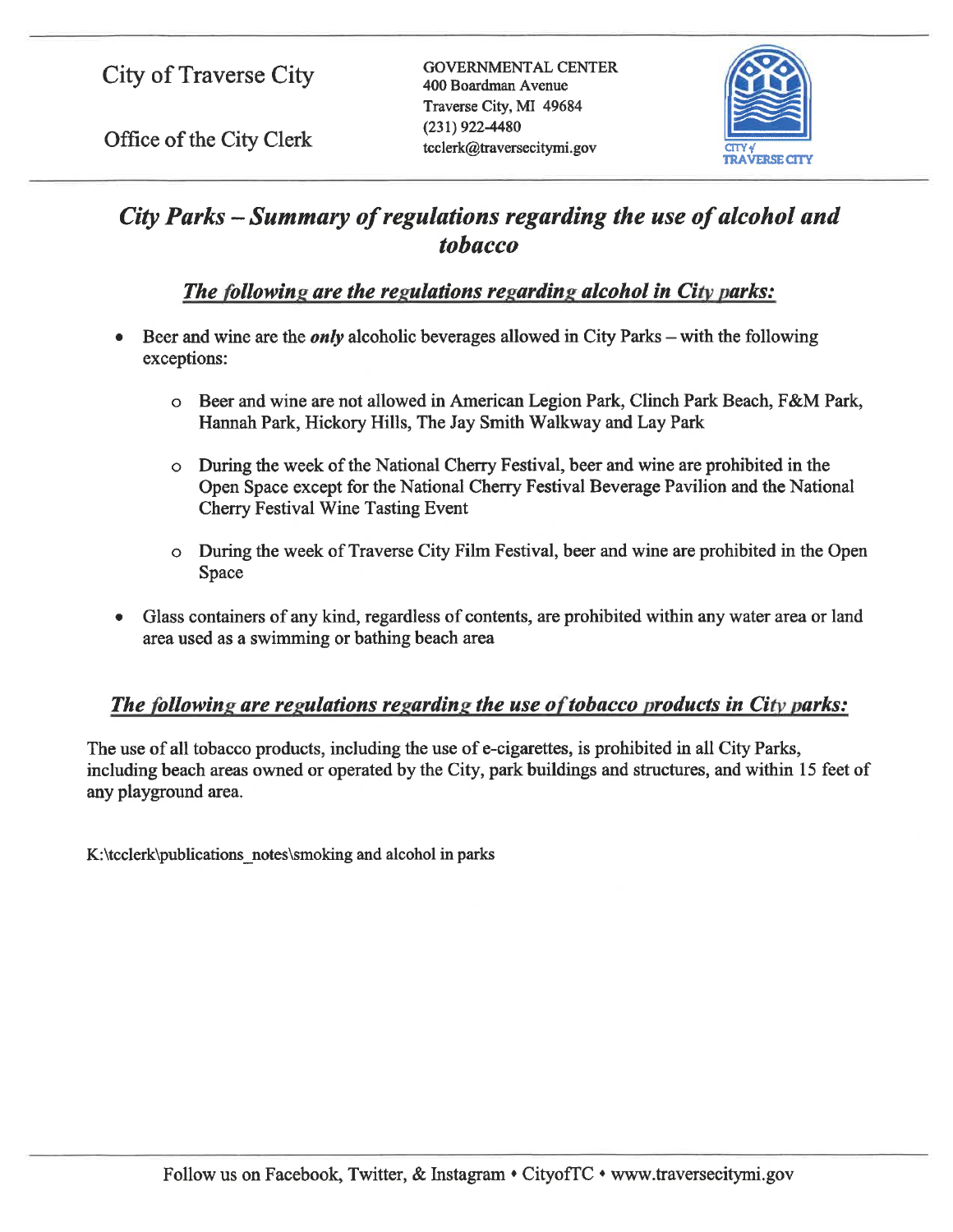# **Blue Ribbon Events Sunset Park Art & Craft Show** (June 18-19, 2022) The Invitational at Sunset Park (August 6-7, 2022)

**Danielle Lynch** 

www.blueribbonevents.com

231-250-8277 blueribboneventsllc@gmail.com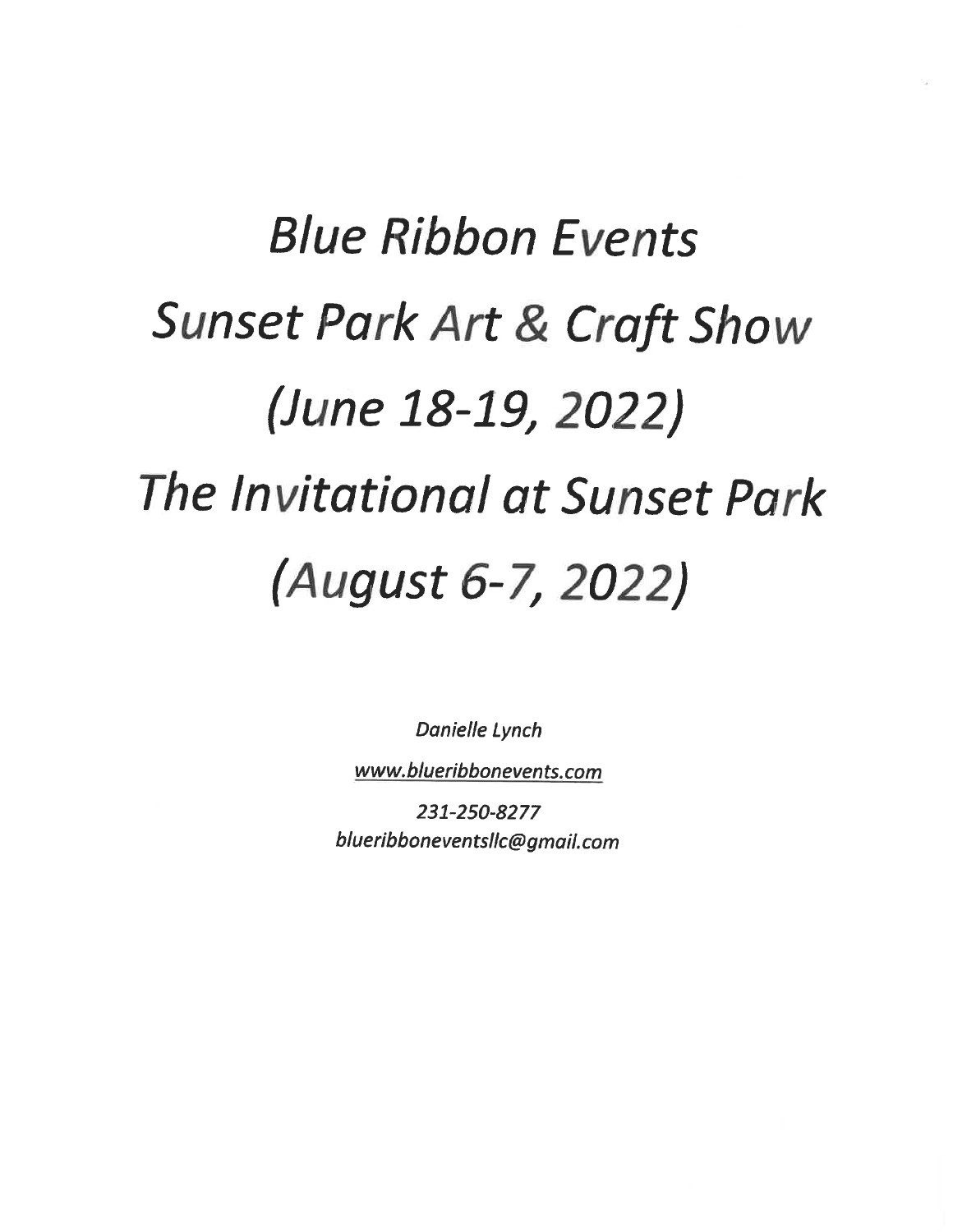Blue Ribbon Events is looking to enter into an agreement with the City of Traverse City to rent Sunset Park for two events:

Sunset Park Art & Craft Show - June 18-19, 2022: 2 day art & craft show, open 10am to 5pm daily Saturday & Sunday

The Invitational at Sunset Park - August 6-7, 2022: 2 day fine art show with award money for top contenders.

Each event focuses on handcrafted items and the artists, makers and crafters who create them. We don't allow buy/sell, mass produced imported items. Our goal is to provide a venue for artisans to connect with patrons who support their art.

In consideration, we submit this proposal and overview of event and logistics concerning said event.

We are fully self-contained. We do not require assistance from city staff during event. We are utilizing a green space in a community event that will bring economic improvement to the area with additional hotel and restaurant bookings. We will be responsible for the following:

- $\bullet$  Free public event no entry fee to public shoppers
- Booth & show layout to be done by Blue Ribbon Events Friday am before event
- Water & Electric not used. No DPW assistance needed throughout weekend
- Portolet rental Additional portolets may be added to lighten event use of public facilities  $\bullet$
- Load in & Out of vendors Vendor load in and out will be coordinated by Blue Ribbon Events.  $\bullet$ Vendors check in, unload at sidewalk by parking spaces coned off back by clock tower and move car to designated vendor parking before setup begins. This alleviates any congestion and chaos. Upon breakdown, load out tickets are given out to bring vehicle in for load out. No artist is allowed a vehicle in to load before tent is down.
- Grounds returned in as is condition minus normal foot traffic wear and tear. To mark booth locations we will utilize duct tape on pavement that will be removed once event is over. If any green space is to be utilized, we will use white paint that disappears one first mow or any other agreed upon method by City of Traverse City.
- All signage removed from town footprint by Blue Ribbon Events within 24 hours from end of event

#### **COVID19 Safety Plan detailing Policies & Procedures**

In a world that was turned upside-down, Blue-Ribbon Events was the first promoter to tackle and successfully run over 50 events in Florida & Michigan since June 2020 all with safe, agreed upon Covid policies and procedures to protect both artists and patrons. We achieved this by scaling back the size of events to create a smaller, boutique setting. For these events, we estimate no more than 200 patrons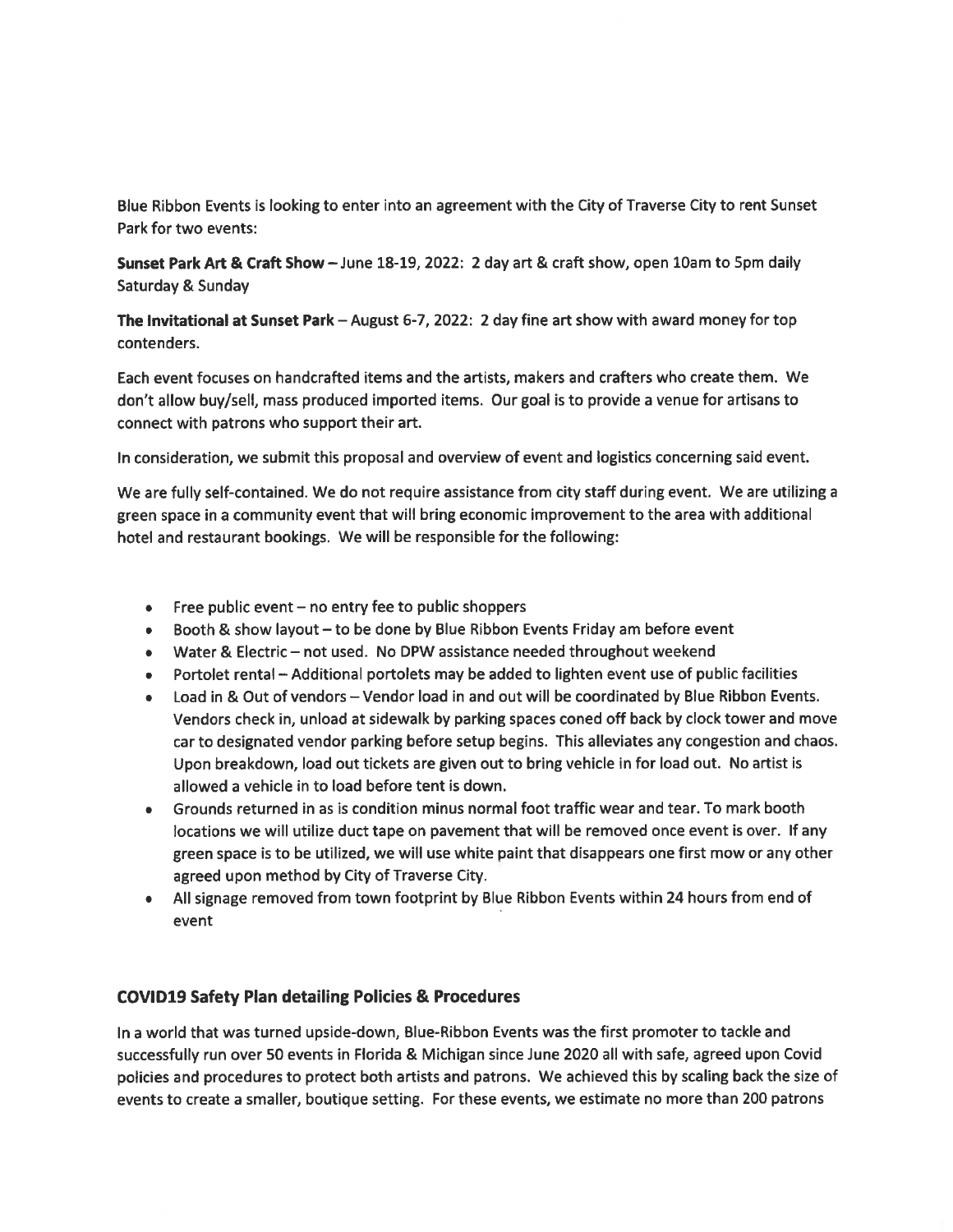per hour. We feel this will be the new face of events for the foreseeable future. Our proven track record speaks for itself and reference may be provided upon request from cities, municipalities and townships we have worked with. These are new uncharted times for art/craft show organizers and vendors. The safety of our vendors and shoppers are our utmost concern. We have implemented several successful procedures to promote social distancing for Michigan events. Should Covid remain a concern for show dates, we agree to implement the following:

- Blue Ribbon events will regulate the flow of and density of people by several methods. These methods below will also help maintain acceptable social distancing:
- 1. All space between booths for event has been increased to 6-10 feet from 2 feet to allow for social distancing
- 2. All walkways will be at least 10-15 feet wide for increased social distancing. There will be 20' access way for emergency vehicles through center of event.
- 3. Directional walkways promoting one-way shopping. This will be accomplished by two methods. Directional arrows in spray paint on the grass. The spray paint will go away on first mow. In areas where there is any concrete, arrows will be placed with removable duct tape showing directional flow pathways. If city staff and Blue Ribbon Events staff deems necessary, we will also provide signage stating directional flow reminders.
- 4. Encourage horseshoe or multiple exit points on tent displays.
- 5. One family/unit per booth. Have artists monitor and request additional patrons to wait in 6-10' space between tents.
- 6. Traffic counting at informational booth setup at show entries. We will monitor event to keep crowd at agreed upon accepted levels. If there is any point when numbers are above acceptable amounts, we will stop the incoming flow and stagger entry into event.
- 7. All vendors will be given a social distancing reminder sign to be hung in a visible location in their booth
- . Blue Ribbon events will utilize several methods to address and help eliminate the possibility of the spread of germs:
- 1. 20-24 Hand sanitizing stations spread throughout event Informational booth with disposable gloves available for those that choose. Please see map attached. H-hand sanitizing stations. In addition, all vendor booths are required to have hand sanitizer in booths for patrons
- 2. Vendors encouraged to utilize pointers to talk about art to minimize direct touching.
- 3. Artists to sanitize browse bins, displays and jewelry as needed.
- 4. Contactless payment systems are encouraged
- 5. Sanitizing of pubic bathrooms and any temporary bathrooms on a regular basis.
- 6. Bathroom signage added to recommend no more than 3 people in restrooms at any time. there are 3 stalls in each public bathroom. Signage reminder to be hung on outside of each door.

#### • Mask wearing is addressed throughout the event in several manners

1. Artists/vendors will be required to wear PPE masks when they can't maintain 6 ft social distancing if recommended by governing bodies including but not limited to City of Traverse City, Grand Traverse County, State of Michigan and CDC.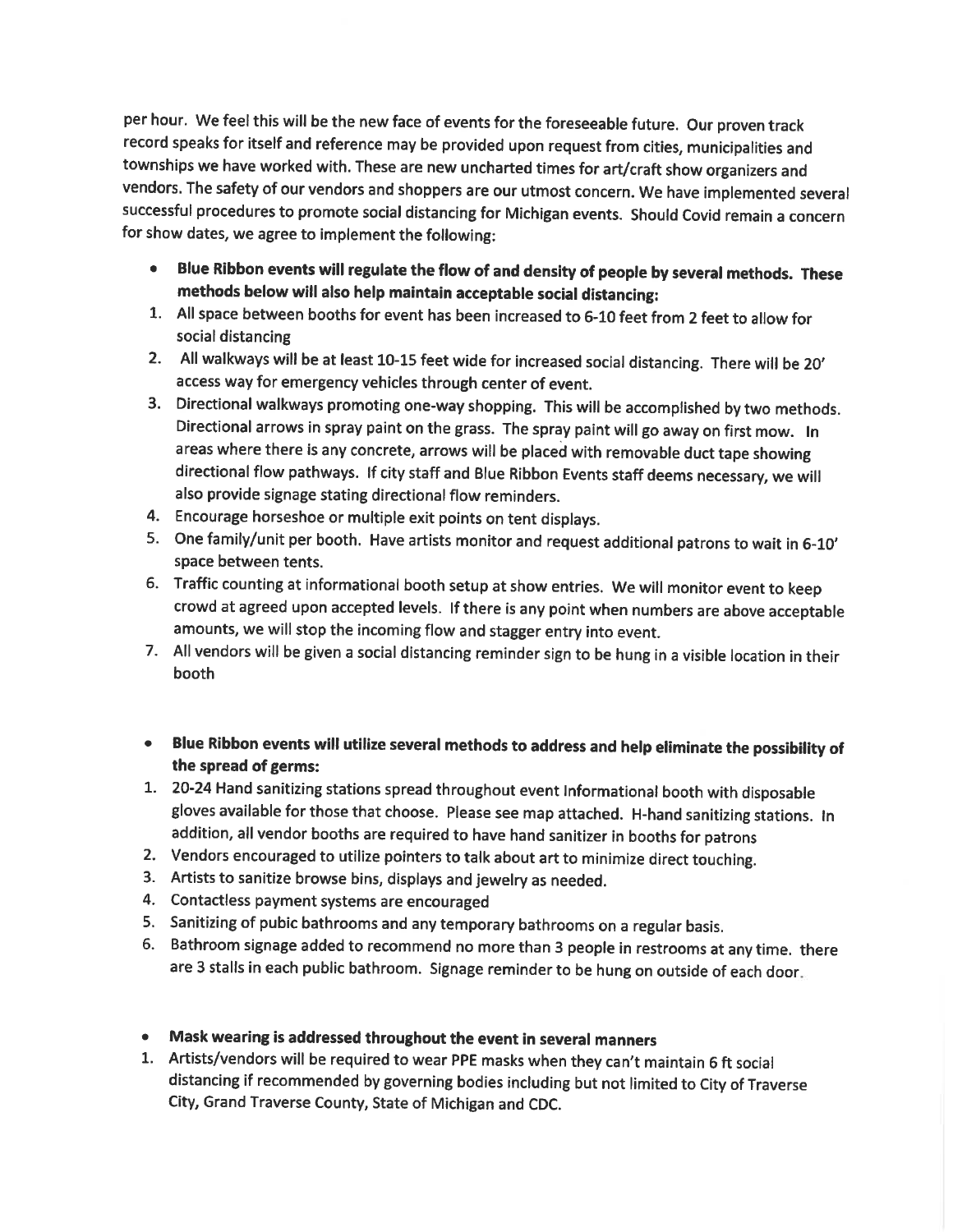- 2. All staff will lead by example by wearing masks where appropriate to maintain public safety if deemed necessary by governing bodies.
- 3. Disposable gloves and masks available at info booth for patrons that need them.
- 4. 20 social distancing reminder signs 18" by 24" will be utilized and staked into the ground. 10 are marked on the attached map. Other 10 will be placed throughout event to supplement. We have 40 should we need more. They will be on hand to utilized if needed. See sign below.



- 5. Restrooms and portolets will have signage encouraging social distancing by artists and patrons when occupying either.
- 6. There will be 20 hand sanitizing stations throughout the event. The hand sanitizing stations will be placed approximately every 4 booths plus in walkways and center of common grass areas. In addition, every vendor must have hand sanitizer available for patrons in their booth. The portolet will be wiped down regularly by staff. Sign will also be added to remind each user to wipe door handles, ect off with disposable sanitizing wipes.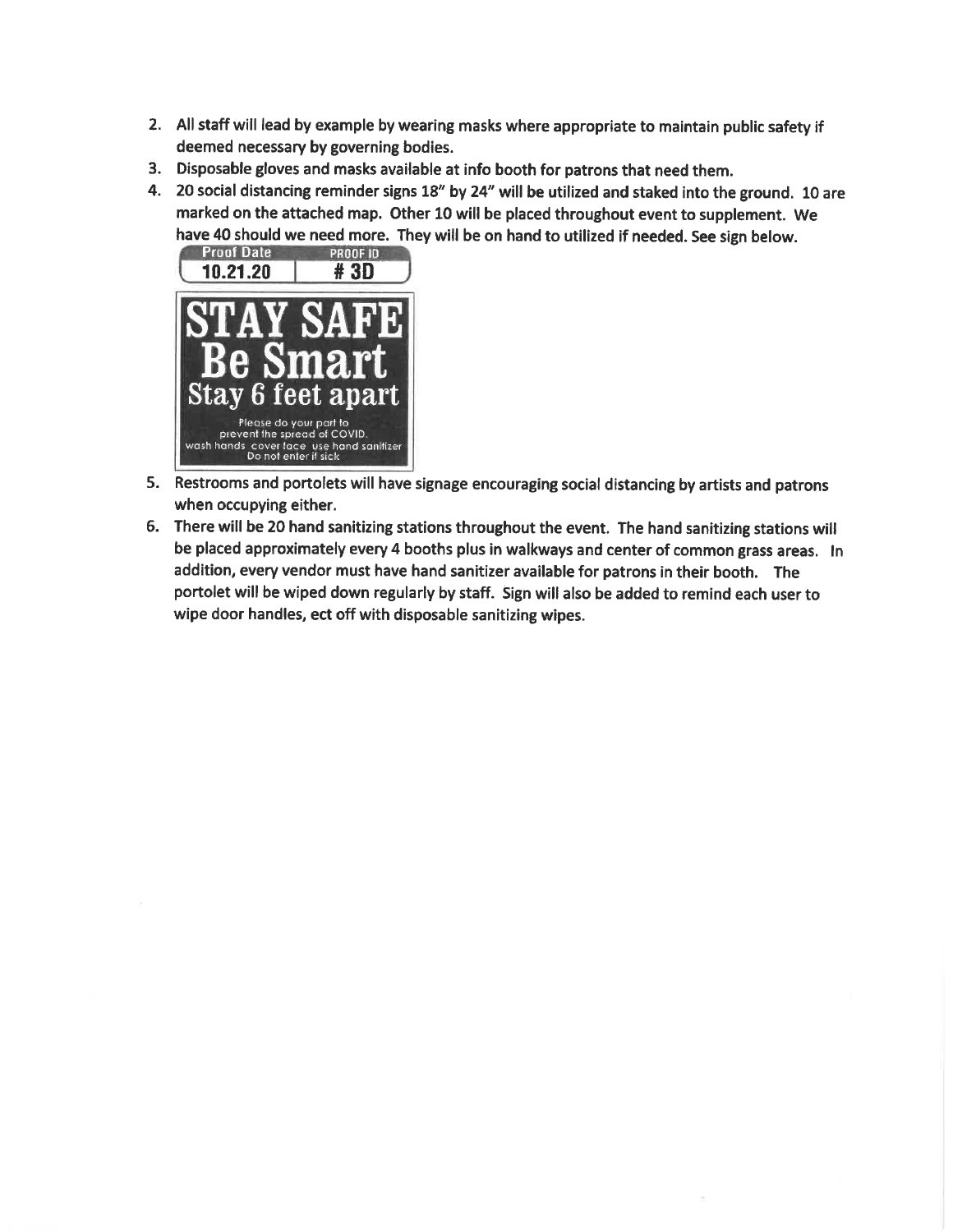#### **Traffic & Crowd Control Logistics**

The proposed events will utilize public parking in and around event. Customers will self-park. All vendor parking will be at agreed upon location. All close parking will be left for patrons. We will also utilize one spot as a pickup parking spot for larger purchases.

The event is FREE to the public, eliminating the chance of any congestion at entry points. We expect the main traffic point to be at the entry point closest to road and tunnel to downtown. The secondary entry point will be by the clock tower. We will monitor traffic counts to keep in line with any state and CDC mandated guidelines.

All our events are setup to accommodate customers with disabilities. We have 10-15 foot walkways which are accessible for wheelchair, stroller and walker users. We also utilize on sight handicap bathroom facilities or provide portolets that are ADA approved.

For load in and out, vendors will drive up to surrounding parking spots, unload their setup at designated parking spots as directed. Then they will move car to vendor parking before setup unless previously discussed with event staff.

No more than 75 artist booths at event.

Crowd control and counting to keep agreed upon numbers acceptable. Two entry/exit utilized where numbers are still limited by governing municipality.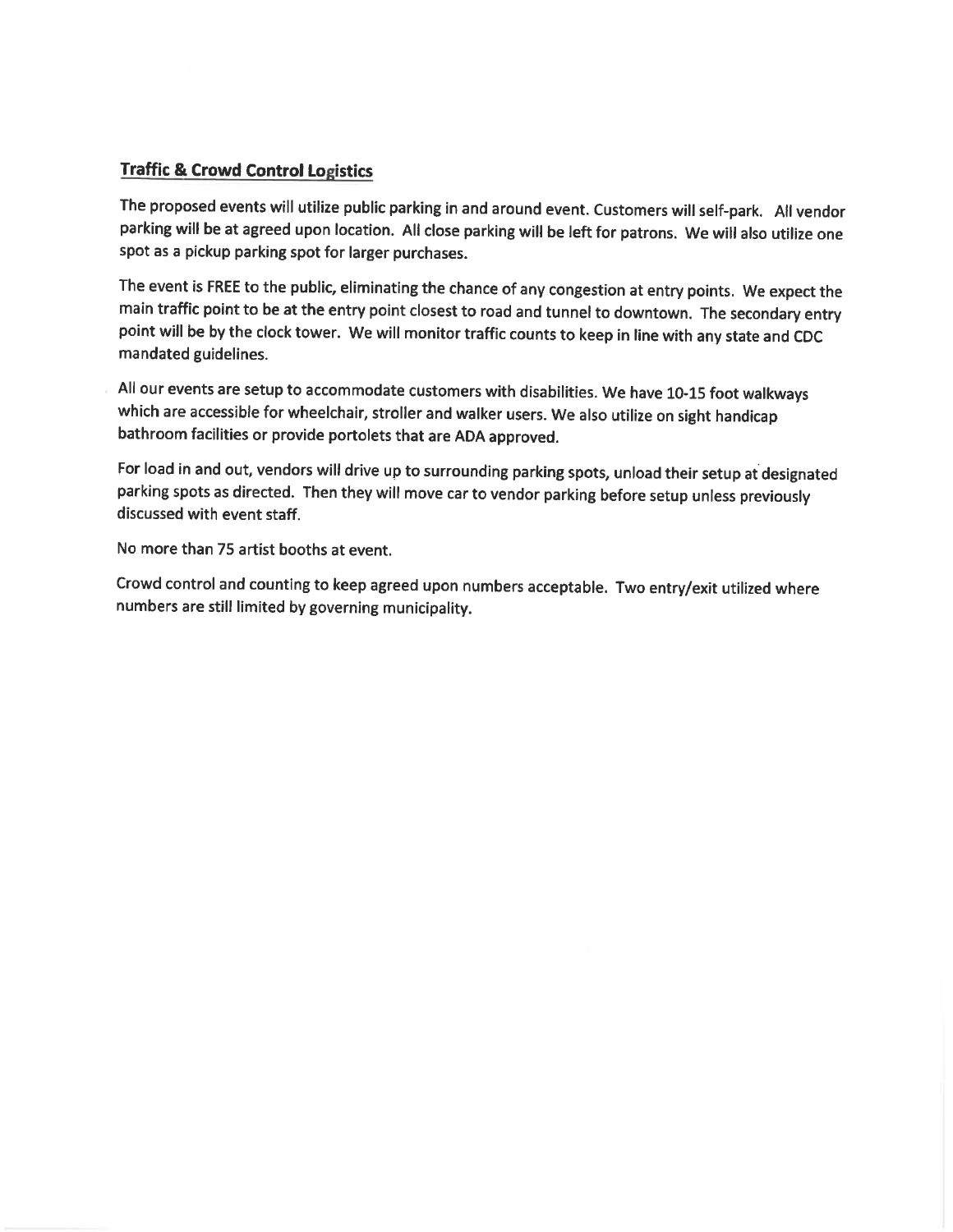#### **Terms and Conditions**

Price is to be as per city agreement.

We shall be responsible for ensuring compliance with the Americans with Disabilities Act ("ADA") for Permit-related activities conducted in the Park. The Permittee shall provide reasonable accommodations for persons with disabilities, which includes reasonable accommodations and access to the Event, including programs and/or activities that the Permittee offers to the public. The Permittee shall make its accessibility and inclusion policy available to employees and the public during Blue Ribbon Events, LLC, its employees, representatives or agents shall not discriminate, by segregation or otherwise, against any person on the basis of race, color, religion, sex, national origin, age or disability in its performance under this Permit.

Blue Ribbon Events, LLC. shall ensure that all employees of the Permittee will display a courteous, friendly, and helpful attitude.

We assume all risk in the operation of its business under this Permit and shall be solely responsible and answerable in damages for accidents or injuries to persons or property, whether direct or indirect, arising out of its operations or arising by virtue of the carelessness, negligence, or improper conduct of the Permittee, its officers, employees, agents, or its subcontractors.

#### **Insurance**

The Permittee shall secure and maintain insurance coverage as listed below, covering its operations under this Permit. Such insurance policies shall name the agreed upon as additional parties insured. At the time the Permit is executed, the Permittee shall provide the required insurance policy certificate.

Commercial General Liability insurance including bodily injury, property damage, personal and advertising injury, contents of the facility, products, and completed operations. The minimum limits of liability shall be \$500,000.00 each occurrence and \$1,000,000.00 general aggregate.

#### **Cancellations and Modifications**

Amy modifications or cancellations by either party shall be made in writing at least 120 days before any proposed event dates.

#### **Governing Law**

This agreement shall be governed by and construed in accordance with the laws of the State of Michigan.

#### **Judicial Action**

Any action or dispute arising from or brought under this agreement shall be filed with the proper courts in Michigan

#### **Confidentiality**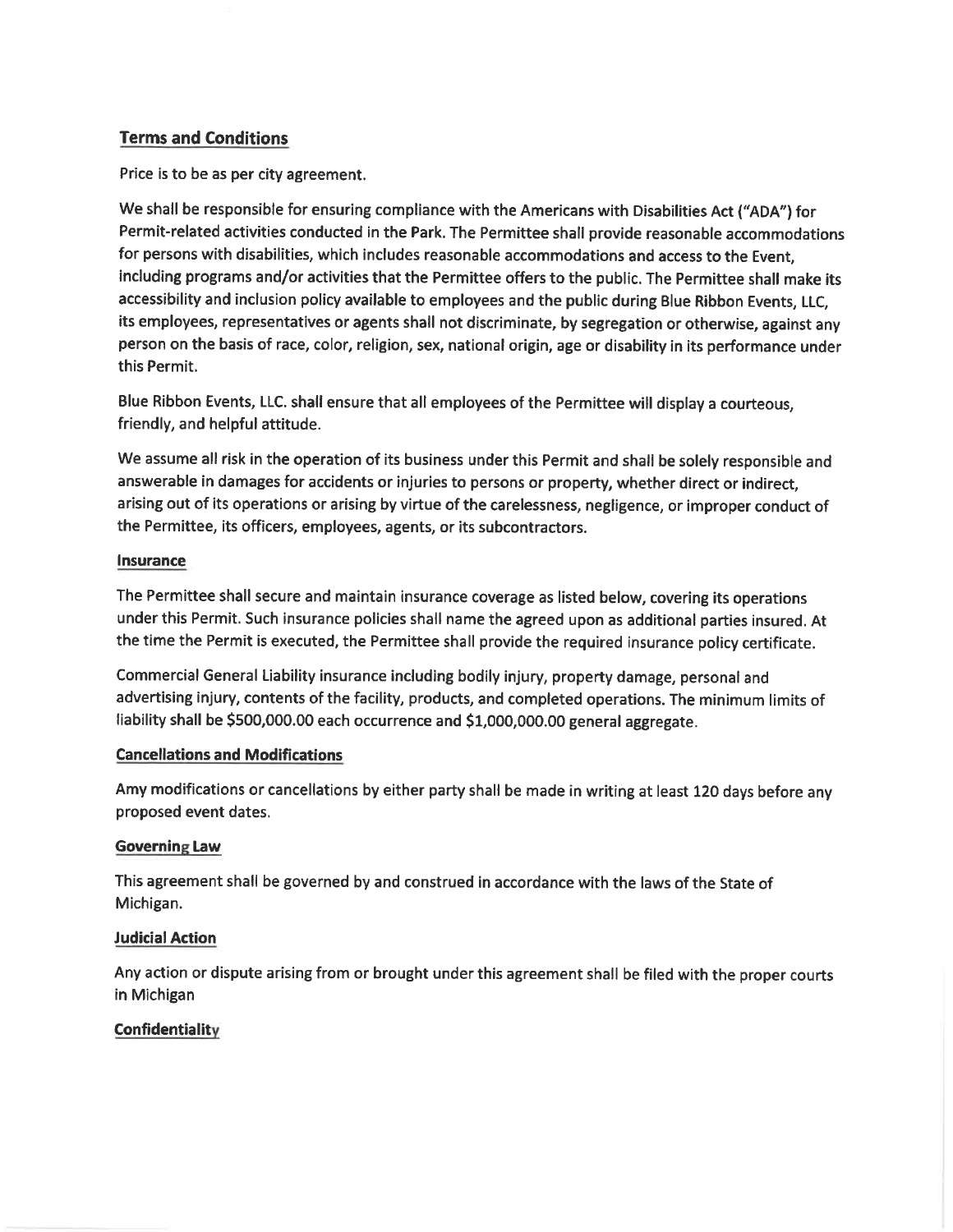Any information that any of the parties may acquire through the course of this agreement and discussions herein shall be recognized ad confidential information and shall keep confidential the confidential information and shall exercise the same degree of care required by law

 $\mathbf{E}$  . The state  $\mathbf{E}$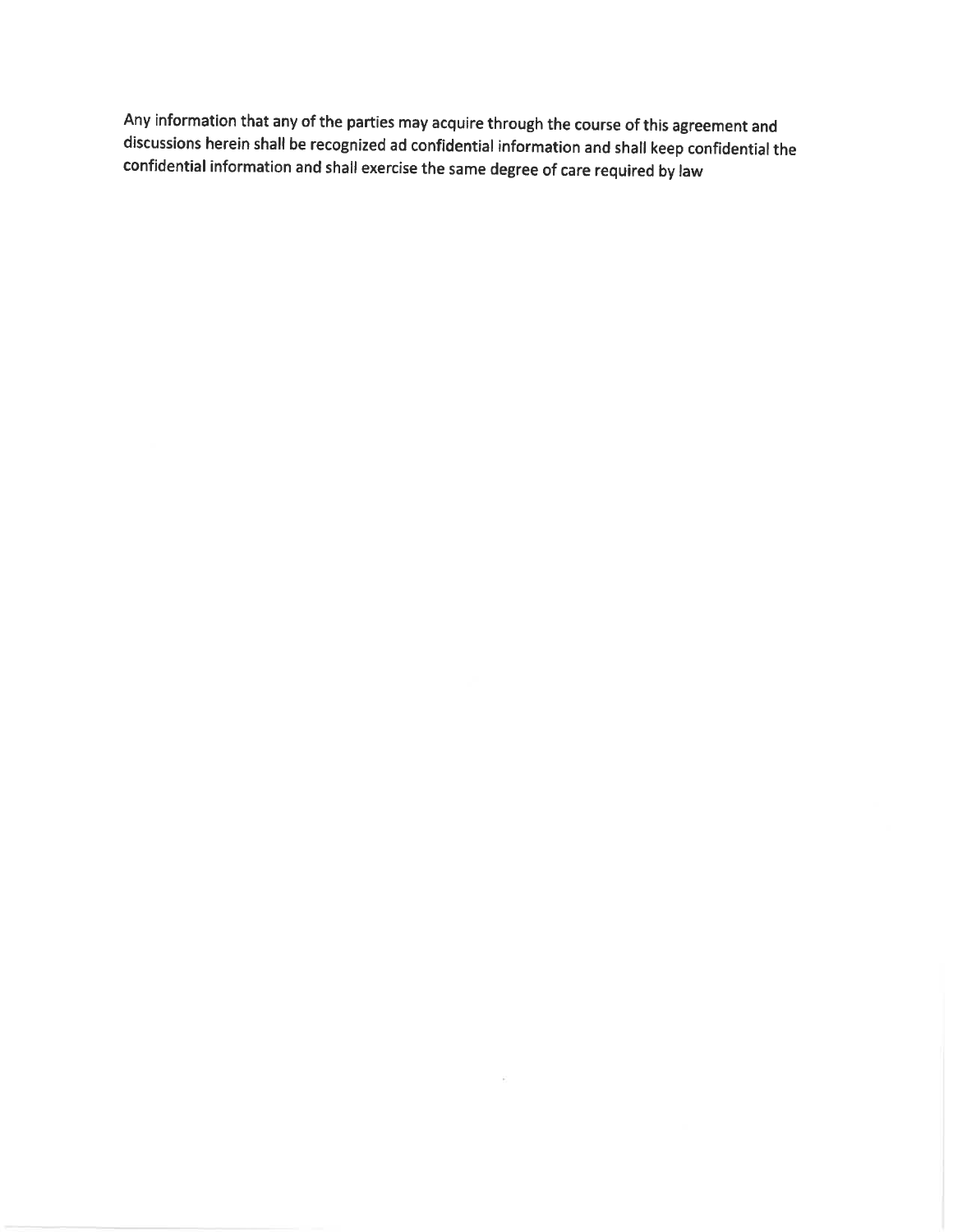# **Sunset Park**

# Intersection of E. Front Street and Hope Street, Traverse City, MI



#### **General Info:**

Park Type: Neighborhood Park and Beach **Overall Size: 2 acres** 

**Amenities:** Beach, Open Space, Picnic Tables, Playground, Grills

**Amenities upon Request and Approval:** Electricity

**Staffing & Safety:** Police Patrol, Seasonal Lifeguard